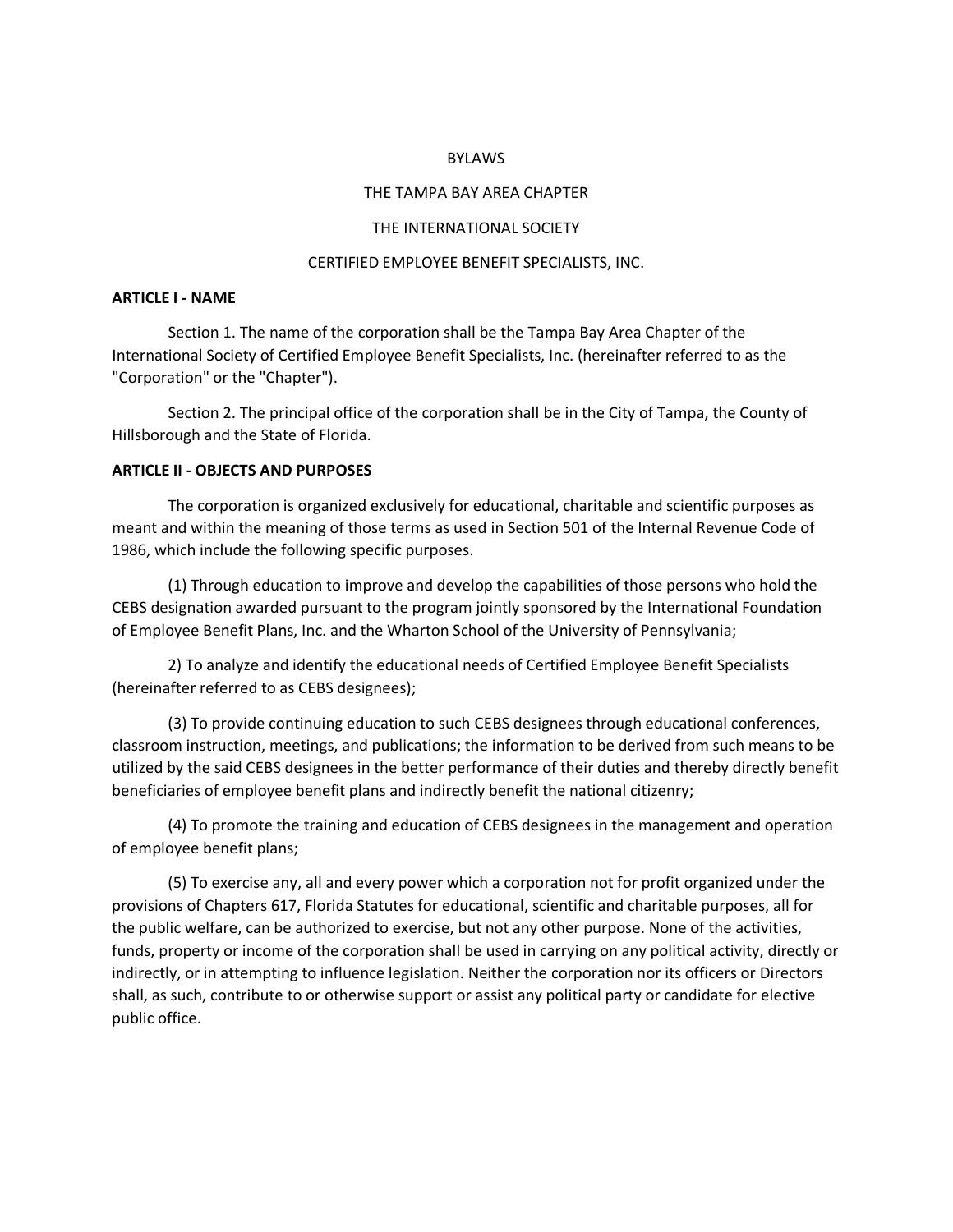## **ARTICLE Ill - MEMBERSHIP**

Section I. Membership Classification. The corporation shall have one class of members, those who have received the CEBS designation and who are members in good standing of the International Society of Certified Employee Benefit Specialists, Inc. (hereinafter referred to as the "Society")

Membership shall be in the name of individual Certified Employee Benefit Specialists who have paid the required membership dues. Any person meeting those requirements is eligible for membership, irrespective of whether his field of endeavor is law, actuarial science, accounting, insurance, investment, labor relations, communications, administration or any other field.

Section 2. Representation. A Board of Directors shall represent, vote and act for the membership in all of the corporation's affairs.

Section 3. Approval of Membership. Upon request, the corporation shall furnish an applicant a membership form as prescribed by the Board. All applications are subject to final action by the Board of Directors.

Section 4. Termination or Suspension. Termination or suspension of Society membership shall also constitute termination or suspension of membership in the Chapter. Chapter membership may also bo terminated or suspended as follows:

- A. By written resignation of the member. Resignation shall not relieve the member so resigning of the obligation to pay any dues or other charges accrued and unpaid.
- B. For non-payment of dues.

# **ARTICLE IV - OFFICERS AND DIRECTORS**

Section 1. Officers. The officers shall be a President. a Vice President. a Secretary and a Treasurer, each to serve for a term of one year or until a successor is elected and installed in office, Officers of the chapter shall not succeed themselves in the same office. The President of the Chapter shall not be eligible for reelection as an officer of the Chapter for a term commencing less than one year after the expiration of his term as Chapter President.

Section 2. Board of Directors. The Board of Directors shall consist of n e elected members and the following ex-officio voting members: The President, the Vice President, the Secretary, the Treasurer and the most recently retired President of the Chapter. Elected Directors shall serve for a term of three years each or until their successors are elected and installed in office. Initially, however, in order to have the terms of the elected directors expire in successive years, a proportionate number of board members may be elected for one or two year terms. Any person who has been elected a member of the Board of Directors shall not be eligible for reelection as a member for a term commencing less than one year after the expiration of his term as elected member of the Board, except when the election of such member was made to fill a term of one year or less, in which case such member shall be immediately eligible for reelection.

Section 3. Vacancies. The Board of Directors shall designate a qualified member of the Chapter to fill any vacancy in an officer position or on the Board of Directors until the next regular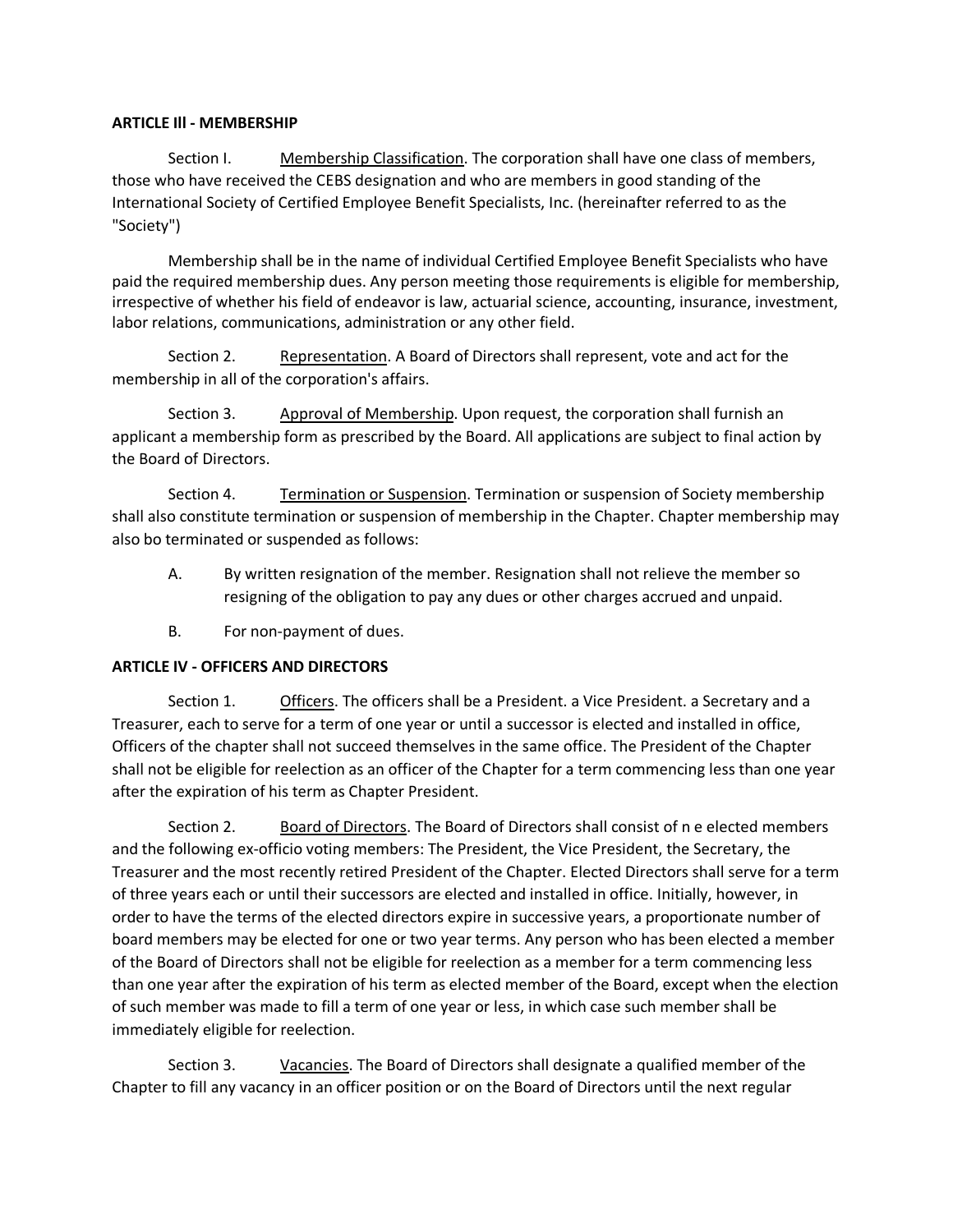opportunity available to the membership for the election of a successor. Directors elected or appointed to an officer position are no longer considered elected directors.

# **ARTICLE V – NOMINATIONS AND ELECTIONS**

Section 1. Nominating Committee. A nominating Committee consisting of three members shall be appointed by the President, with the approval of the Board of Directors, one member being designated chairman. Not less than ninety (90) days prior to the Annual Meeting the Committee shall solicit recommendations of nominees for the offices and for the Board of Directors to be filled at the annual election and shall investigate the qualifications of persons under consideration. The Committee shall announce its nominations for the offices of President, Vice President, Secretary, Treasurer and members of the Board of Directors to the membership by mail not less than forty-five (45) days prior to the Annual Meeting.

Section 2. Additional Nominations. Additional nominations may be made by any group of not less than five members who forward such nominations personally signed all on one sheet, to reach the Chapter Secretary not less than thirty (30) days in advance of the Annual Meeting. A statement from the candidate indicating willingness to serve must accompany the nominating petition.

Section 3. Announcement of Nominations. The final list of nominees. if changed from the original announcement, must be mailed to the membership not less than ten (10) days prior to the Annual Meeting.

Section 4. **Elections.** Election of officers and members of the Board of Directors shall take place at the Annual Meeting. The nominee for each office receiving the greatest number of votes, whether or not a majority of all votes cast, shall be declared the successful candidate. If more than one member shall be nominated for any office, written ballots shall be cast.

Section 5. Installation. Officers and Directors shall enter into the performance of their duties at the beginning of the fiscal year following their election.

# **ARTICLE VI - BOARD OF DIRECTORS**

Section 1. Authority and Responsibility. Subject to the ultimate authority which vests in the General Membership of the Chapter, the Board of Directors shall define the policies and shall have full administrative direction of the Chapter, so long as there is no conflict with the objectives and policies of the International Society of Certified Employee Benefit Specialists, Inc., including but not limited to those policies set forth in the Society's Chapter Handbook. The Board may delegate such powers as it deems desirable to any officer, member or committee.

Section 2. Meetings. The Board of Directors shall meet at such times and places as may be determined by action of the Board, by call of the President, or by written request of three (3) members of the Board. A written notice of the time and place of all meetings of the Board of Directors shall be mailed to each Director by the Secretary not less than five days prior to the said meeting.

Section 3. Quorum. Five members of the Board of Directors shall constitute a quorum for the transaction of business at meetings.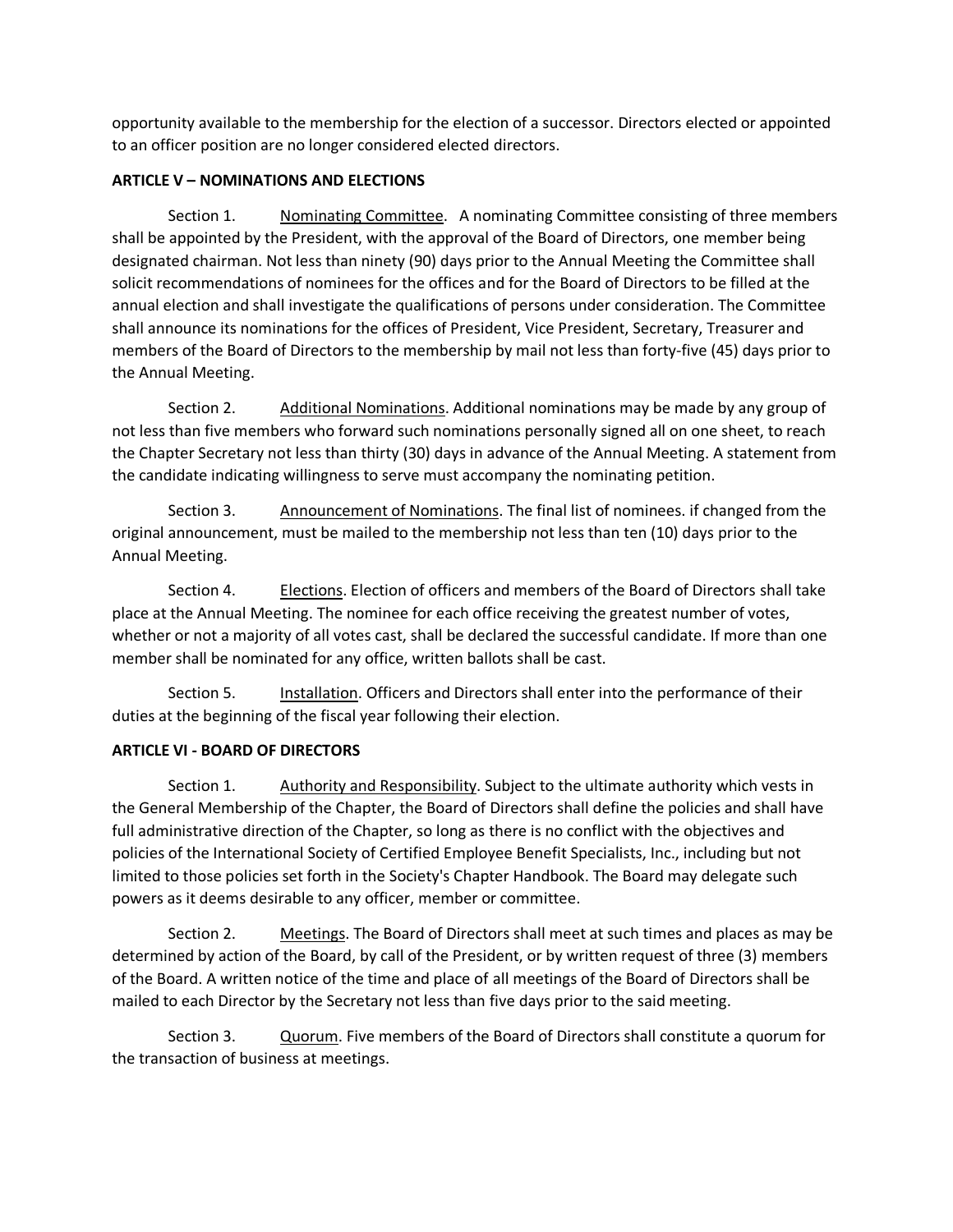Section 4. Compensation. Directors shall not receive any compensation for their services as such, but the Board may, by resolution, authorize reimbursement for reasonable expenses incurred in the performance of their duties. Such authorization may prescribe procedure for approval and payment of such expenses.

# **ARTICLE VIl - OFFICERS AND DUTIES**

Section I. The President. The President shall preside at the Annual Meeting of the Chapter and act as Chairman of the Board of Directors. The President shall serve as chief executive officer, exercising general supervision over the work and activities of the Chapter and perform such other duties as usually pertain to the office of the President.

Section 2. The Vice President. In the absence or incapacity of the President, the Vice-President shall perform the duties of, and have the same authority as the President, and shall also perform such other duties as usually pertain to the office of Vice-President.

Section 3. The Secretary. The Secretary shall act as Secretary at all meetings of the Chapter and the Board of Directors and keep a permanent record of their proceedings. A copy of the minutes of the Annual Meeting and all other Board meetings shall be filed by the Secretary with the International Society. The Secretary shall also perform such other duties as usually pertain to the office of Secretary. The Secretary shall submit to the International Society such reports as required.

Section 4. The Treasurer. The Treasurer shall submit periodic financial statements to the members of the Board of Directors and an annual statement to the members of the Chapter. The Treasurer shall also perform such other duties as usually pertain to the office of Treasurer. The Treasurer shall submit to the International Society such reports as required.

Section 5. Additional Duties. All officers shall perform such other duties as may be assigned to them by the Board of Directors.

# **ARTICLE VIll - COMMITTEES**

Section 1. Creation of Committees. The Board of Directors shall have the sole authority to create committees. A minimum of (3) three committees shall be created as follows:

- A. Auditing Committee
- B. Education Committee
- C. Nominating Committee

The Board of Directors from time to time may create and dissolve other committees as desired.

Section 2. Committee Member Appointments. The Chapter Officers as a group shall appoint a Committee Chairman and all members of each committee created in accordance with Section I above.

Section 3. Committee Reports. The Chairman of each Committee shall file a written report with the Board of Directors for presentationa t the Annual Meeting of the Chapter. Interim reports shall be filed as requested by the President or the Board of Directors.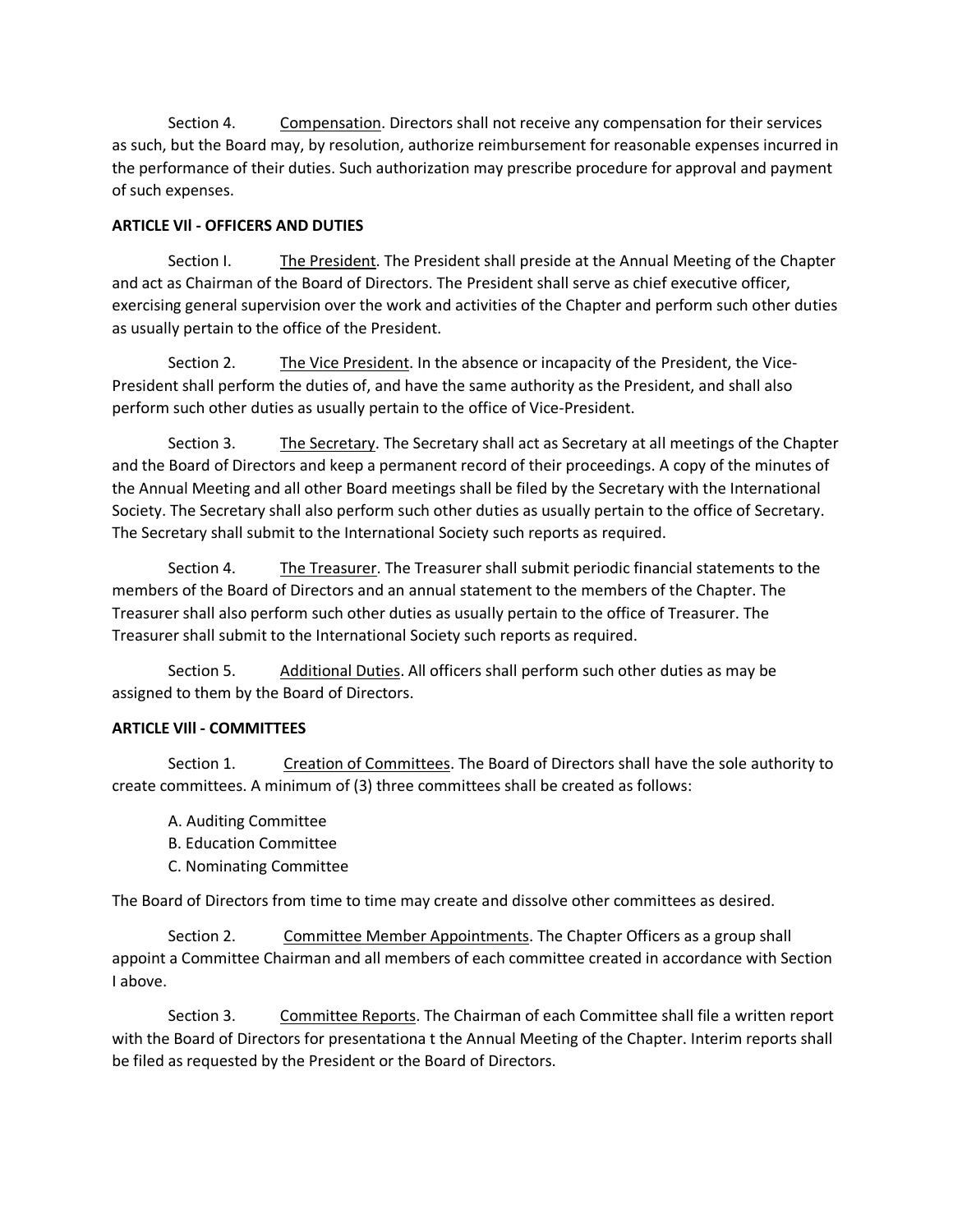## **ARTICLE IX - CHAPTER MEETINGS**

Section 1 . Annual Meeting. There shall be an Annual meeting of the Chapter to be held each year, at a time and place to be determined by the Board of Directors, and due notice shall be mailed to each member of the Chapter no less than ten (10) days prior to the date of the meeting.

Section 2. Order of Business. The order of business at the Annual Meeting shall

be as follows:

- 1. Call to order
- 2. Reading of the Minutes
- 3. President's report including a summary of the business transacted by the Board of Directors since the last meeting
- 4. Report of the Secretary
- 5. Report of the Treasurer
- 6. Ratification of the Acts of the Board of Directors
- 7. Reports of the Standing and Special Committees
- 8. Unfinished and/or old business
- 9. New business
- 10. Election of new Officers and Directors
- 11. Presentation of Resolutions
- 12. Adjournment

This order of business may be changed or suspended by a majority vote of the members present at the Annual Meeting.

Section 3. Rules of Order. Roberts' Rules of Order shall govern in all cases not provided for within these Bylaws.

Section 4. Other Meetinqs. Other meetings of the Chapter may be called by thePresident or the Board of Directors at their discretion, each member of the Chapter to be duly notified of the time and place. At least three meetings of educational value to members shall be held each year, one of which shall be held in conjunction with the Annual Meeting of the Chapter.

Section 5. Quorum. At the Annual Meeting, and at other meetings thirty (30) percent of the members shall constitute a quorum for the transaction of business.

### **ARTICLE X - FINANCES**

Section 1. Fiscal Year. The fiscal year of the Chapter shall commence on January 1 and shall end on December 31 each year.

Section 2. Dues. Dues for members of the Chapter shall be determined by the Board of Directors from time to time. Dues shall be payable January 1 of each year. If a person eligible to membership shall fail to pay such dues by April 1 next succeeding, membership shall be terminated for non-payment of dues and the individual entitled shall not be to the privileges of the Chapter. Chapter dues may be collected through the central dues billing of the International Society or a chapter may